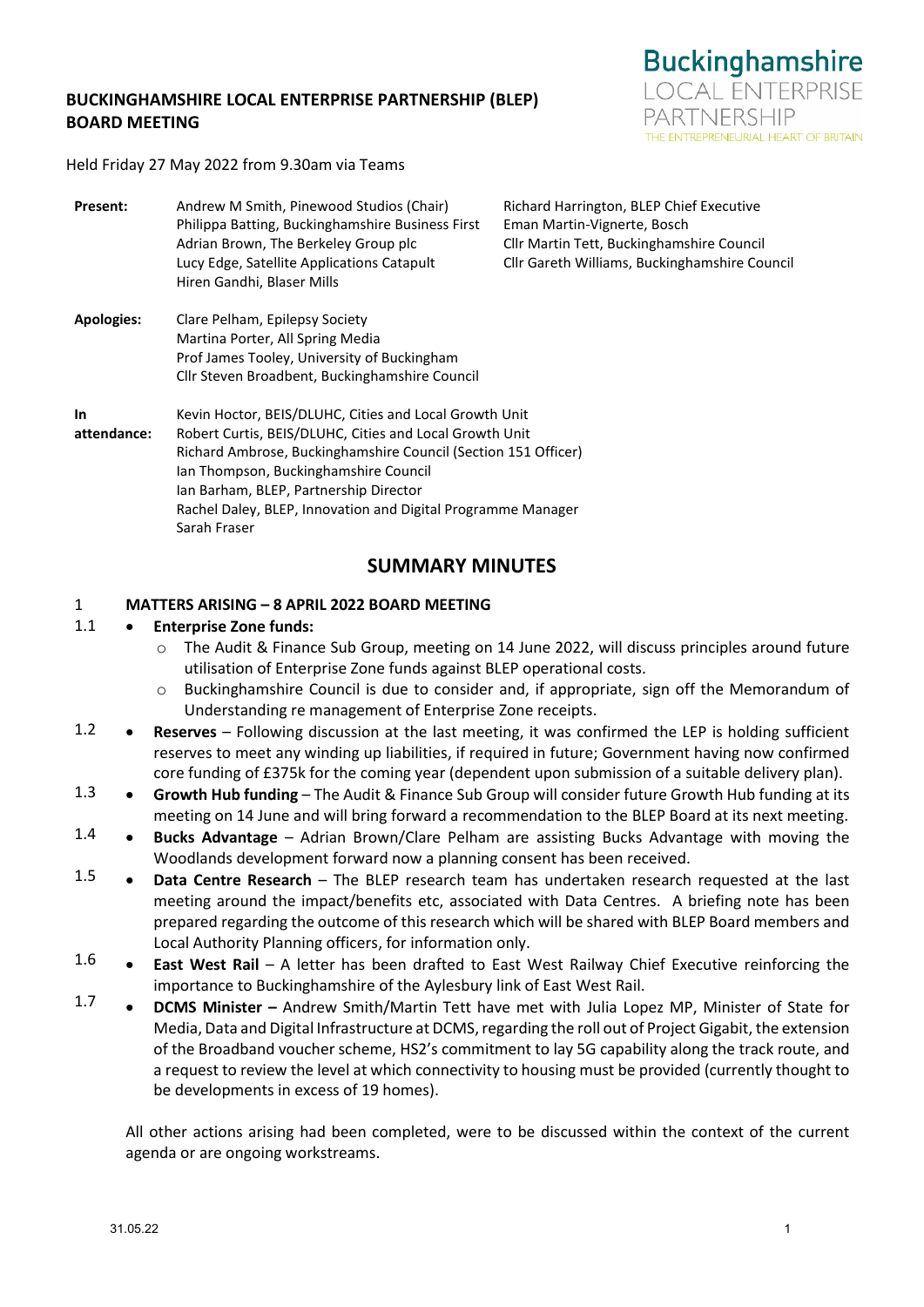## 2 **DECLARATIONS OF INTEREST**

- There were no new declarations of interest at this meeting.
- With the Section 151 Officer's acknowledgment, BLEP Directors also sitting on the BBF Board will take no part in decisions around Growth Hub funding at this or future Board meetings.

# 3 **MINUTES OF PREVIOUS MEETING – 8 April 2022**

• The minutes of the meeting held on 8 April 2022 were agreed as an accurate record.

## 4 **LEP DELIVERY PLAN**

- Board members noted the draft Delivery Plan previously circulated and the requirement to submit the final version of this to Government by 30 June 2022 in order to facilitate release of core funding in the sum of £375k.
- No fixed format for Delivery Plans has been issued by Government; BLEP's plan follows a similar structure to delivery plans produced in previous years. The Plan encompasses the broader aspects of the LEP's agenda: digital support; skills; monitoring of capital programmes; and planned core team activity in the coming year.
- KPIs included for the Growth Hub reflect the targets for 2021/22 and are still to be finalised, recognising that 50% more funding was available in 2021/22 than is currently available for 2022/23.

## **The Board:**

- **Endorsed the direction of travel within the draft Delivery Plan, and delegated authority to the Executive to progress to the final version of the plan.**
- **Requested Adrian Brown undertake a last review of the final version of the Delivery Plan prior to this being submitted to Government by 30 June 2022.**
- **Requested the executive and Skills Advisory Panel members (and partners such as Bucks College Group) seek to address the mismatch between areas of Buckinghamshire with relatively high unemployment, and sectors in the county in short supply of people, looking at specific interventions to try and match these two cohorts.**

# 5 **DIGITAL INNOVATION PLAN**

• The Board noted the draft Digital Innovation Plan previously circulated and suggested making reference in the Plan to the support available for companies/products to enable them to progress quickly from testbed to something that is operational.

# **The Board:**

• **With the inclusion of the above, approved the Digital Innovation Plan, as presented.**

#### 6 **CHIEF EXECUTIVE'S REPORT**

#### 6.1 LEP Network Update and Integration Plan

- The Board noted the work underway with the LEP Network around integration of LEPs following the publication of the Levelling Up White Paper and the completion of the LEP Review. Given the complexity of these discussions, it is anticipated the process will continue to the end of 2024 and consideration will be needed on how to sustain LEP activity in the interim.
- Discussions around integration will form a substantive item on the agenda for the 22 July 2022 BLEP Board meeting. In the meantime, the executive team will continue to work with officers in Buckinghamshire Council and BBF, seeking to preserve and conserve those areas that Buckinghamshire does well, in addition to looking at those areas where things could be improved with the additional funding to be gained through a County Deal.
- Until negotiations with Government are complete, BLEP remains an independent, constituted company; Directors having responsibility for existing projects.
- BLEP's track record on delivery, the strong strategic platform established via the Local Industrial Strategy/Economic Recovery Plan, and the strong relationship with the Local Authority were noted.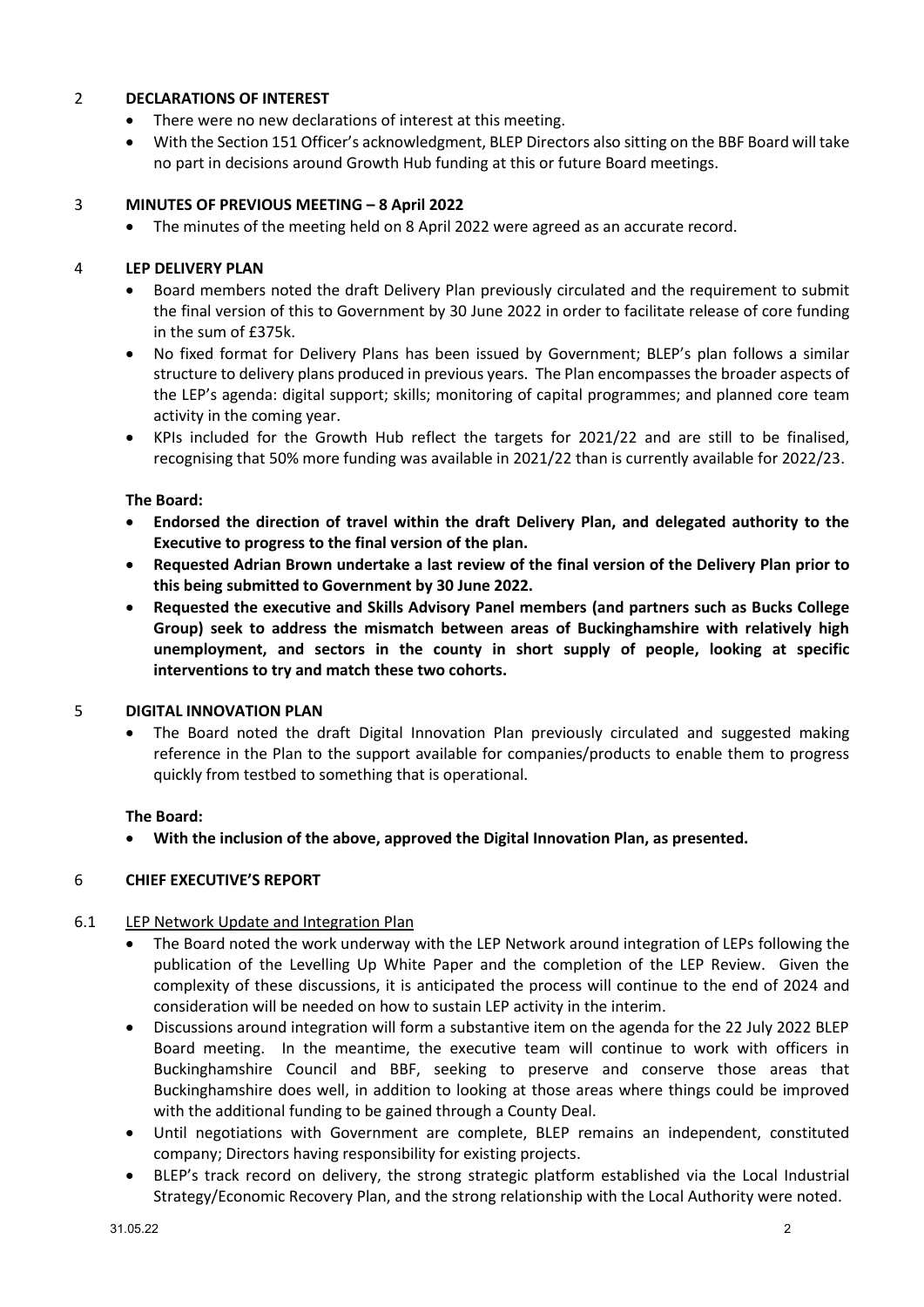### 6.2 Capital Programme Update

- The Board congratulated the executive team on 100% expenditure against the LEP's capital programme; the actual result being better than 100% due to project funds being repaid and recycled.
- A number of events, eg the Westcott Space Expo, are planned over the summer to demonstrate what has been achieved through the LEP's capital programme.

### 6.3 UK Shared Prosperity Fund (UKSPF)

- Buckinghamshire Council (with support from the LEP and BBF) has overall responsibility for development of the framework for deployment of future UKSPF funds to meet local needs and opportunities; UKSPF being the replacement for EU structural and social funds. The framework is to be completed and submitted to Government by the beginning of August 2022.
- Discussions with officers from Buckinghamshire Council, BLEP and BBF are ongoing re deliverable priorities to be addressed with funding available; c£8m UKSPF vs €14m from EU funds previously (noting Government is providing additional funds to meet other priorities). The outcome of these discussions will be brought to the BLEP Board and Buckinghamshire Council informal Cabinet in July.

### 6.4 Growth Hub

- Board members noted the Audit & Finance Sub Group will consider the reduced level of core funding confirmed to support the Growth Hub service and the impact this will have on programme delivery.
- Whilst the focus is on securing a County Deal for Buckinghamshire, it was suggested there are also opportunities to secure significant private sector funds to put towards the county's objectives.
- At a recent MP briefing the Growth Hub facilitated discussions with private sector organisations on how to properly resource the work of the Destination Management Organisation in the county, supporting the hospitality and tourism sector in Buckinghamshire, "raising the profile of place".

### 6.5 Skills Update

- Board members offered their thanks to Prof Gavin Brooks for his service as Skills Advisory Panel (SAP) Chair, and the contribution he has made to the skills agenda in Buckinghamshire; Martina Porter taking up the mantle of SAP Chair to see the SAP transition to a Local Skills Improvement Plan (LSIP).
- Government has mandated that development of LSIPs is to be led by a business representative organisation. The most recent meeting of the SAP endorsed BBF providing this lead for Buckinghamshire, supported by SAP members and Buckinghamshire College Group.
- One area of focus for the skills team going forward will be looking at the ability to link high growth areas with areas of deprivation, in part in recognition of the fact that Buckinghamshire currently has more vacancies than people looking for jobs, and yet the claimant count remains high, particularly in town centre areas. This work will follow on from the successes seen in Buckinghamshire as a result of the Kickstart Programme, and parallel conversations that are taking place with the police service with a view to possibly running a pilot around how to divert people, early into criminal activity, along a different life path. This agenda is also a key focus for Buckinghamshire Council, with a new Deputy Cabinet member recently appointed, who will be working closely with the BBF/Skills Hubs teams to ensure a coherent Bucks approach.
- Board members noted the SEND Skills Show to be held at the Guttman Centre in June, supported by 20 employers and providing a quieter space for young people with SEND requirements who may have been overwhelmed with the main Skills Show held earlier in the year. It is hoped that this event will be an exemplar for similar events in the future.
- The "Set For More Futures" event to be held at Pinewood on 18/19 November will offer opportunities to Buckinghamshire (and other areas') young people interested in a career in the creative industries.

### 6.6 Communications update

• The Board noted the update provided and the upcoming events, including the opportunity to visit the Local Growth Fund supported cycling rig at Silverstone Sports Engineering Hub on 17 June.